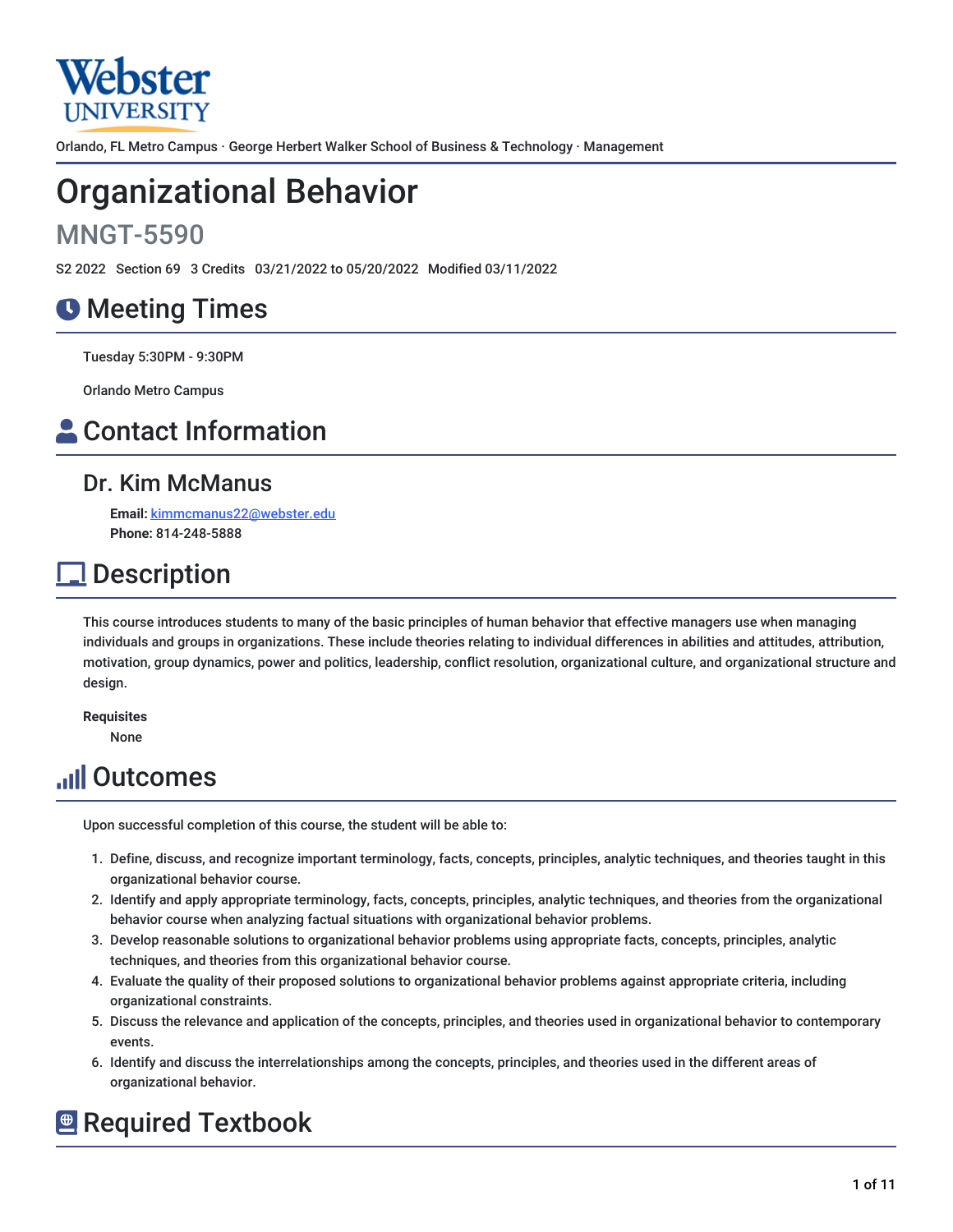## Organizational Behavior and Management

**Author:** Konopaske & Ivancevich **Publisher:** MCG **Edition:** 11th **ISBN:** 978-1259894534

## **E** Deliverables

#### DO NOT PURCHASE AN ELECTRONIC TEXTBOOK! YOU WILL NOT BE PERMITTED TO USE IT FOR THE OPEN BOOK FINAL EXAM!

#### **Midterm Paper**

The midterm paper requires the application of assessments and course content from the first half of the term to develop an analysis of each student's own organizational behavior. Students will complete a five-page paper that summarizes their interpersonal styles and preferences, addresses their developmental priorities and analyzes their participation as a member of their project team.

#### **Group Project**

Group projects closely emulate requirements in the workplace and foster teamwork approaches to problem solving and communication. Groups will work together throughout the term to prepare for a presentation to the class during the next to last class meeting.

Students will receive a handout with full details about the project during the first class meeting. They will form groups at the end of that class and finalize a topic for their presentation by the end of the second class. Each group member is expected to be actively involved in the presentation and all members will participate in a peer review process to provide feedback on each member's contribution to the group's work.

#### **Final Exam**

The final examinations is a combination of multiple choice and true/false questions, comprehensively covering the content of lectures and textbook reading assignments. It is a time-limited open book exam and completed during the final class meeting.

#### **DO NOT PURCHASE AN ELECTRONIC TEXTBOOK! THEY ARE NOT PERMITTED FOR THE OPEN BOOK FINAL EXAM!**

## $∨$  **Evaluation**

Your course grade will be based on your scores on the midterm paper, a group project, a final exam, and your contributions to class **discussions. These different components will be weighted as follows:**

| <b>Midterm Paper</b>       | 30% |
|----------------------------|-----|
| <b>Group Project</b>       | 40% |
| <b>Final Exam</b>          | 30% |
| <b>Class Participation</b> | 10% |

**A = 90 - 100%**

**B = 80 - 89%**

**C = 70 - 79%**

**F = < 70%**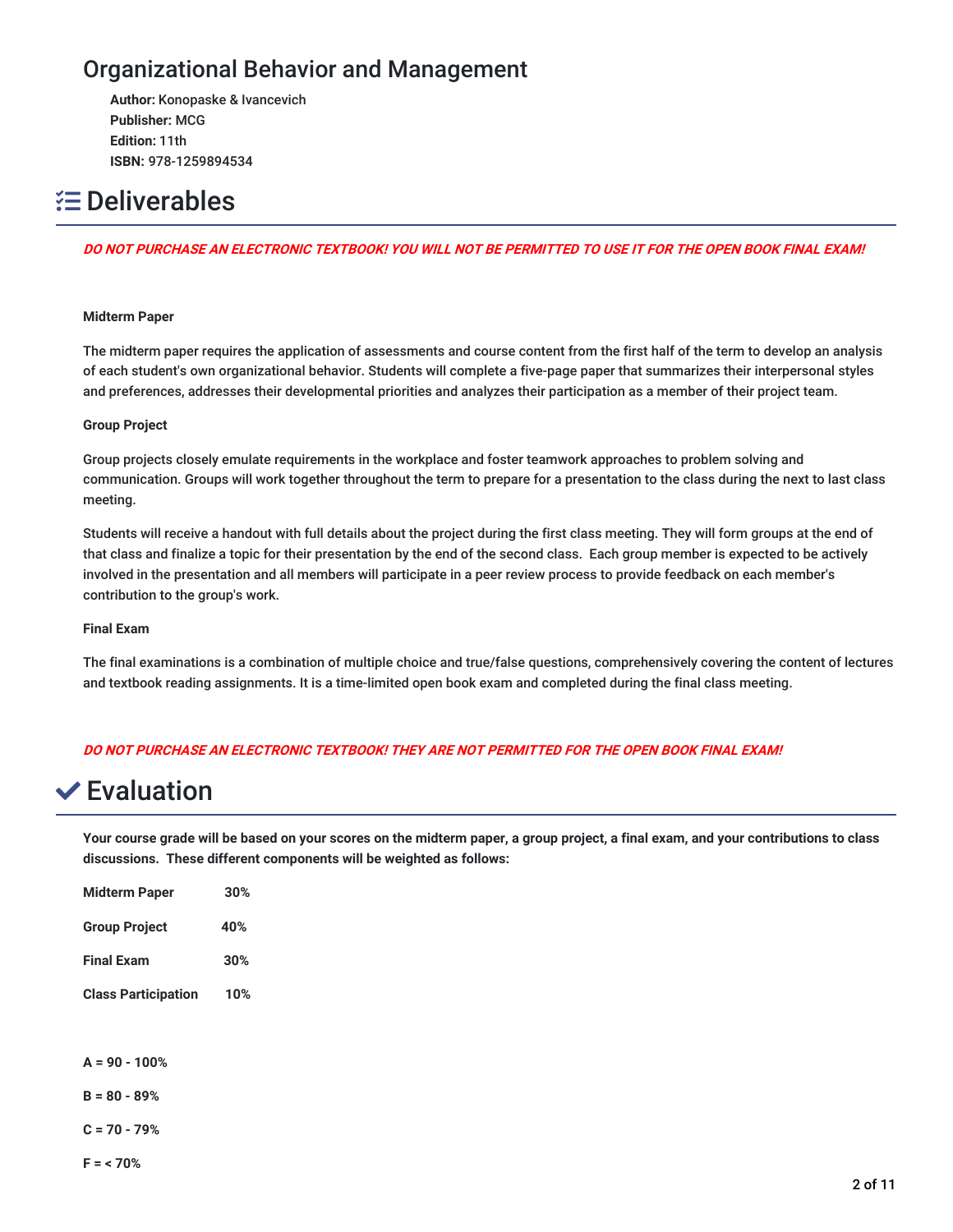**The University provides the following guide for grades:**

A,A- Superior Graduate Work

Professors may choose not to use pluses or minuses

B+,B,B- Satisfactory Graduate Work

Professors may choose not to use pluses or minuses

- C Work that is barely adequate for graduate-level performance
- CR Work that is performed as satisfactory graduate work (B- or better) A grade of "CR" is reserved for courses designated by a department involving internships, a thesis, practicums, or specified courses.
- NC Unsatisfactory graduae work (School of Education Only)
- F\* Work that is unsatisfactory.

\* The School of Education (MAT, MA, and EDS) does not utilize the <sup>F</sup> grade.

- I Incomplete work.
- ZF An incomplete which is not completed within one year of the end of the course. A ZF is treated the same as an F or NC for all cases involving GPA, academic warning, p;robation and dismissal.
- IP In Progress
- W Withdrawn from course
- WF Unofficial withdrawal. A student enrolled in the course did not withdraw\ and failed to meet the requirements. Used when, in the opinion of the instructor, there is insufficient completed work to evaluate academic performance. WF is treated the same as an F or NC for all cases involving
	- GPA, academic warning, probation and dismissal.

#### **DETERMINATION OF GRADES IS BASED ON THE FOLLOWING CRITERIA;**

#### Minimum Requirements:

Products (papers, class studies, projects) must be on time, in the correct format, corrected for spelling and grammar, appropriate materials included and referenced to-the-point and on topic, and conclusions must be supported. The amount of credit given for a late assignment is subject to the instructor's discretion.

Examinations must be complete, accurate, neat, evidence clear thought, and exhibit concise and to-the-point responses.

Behavior in class discussions and group activities should be responsible, should exhibit open communication, be constructive, and helpful.

#### Mastery Level (Grade of "B"): Professional Achievement

Products must meet the requirements stated above for minimum requirements and additionally meet professional criteria. For example, documentation should be included to support research papers, the APA format should be used consistently throughout the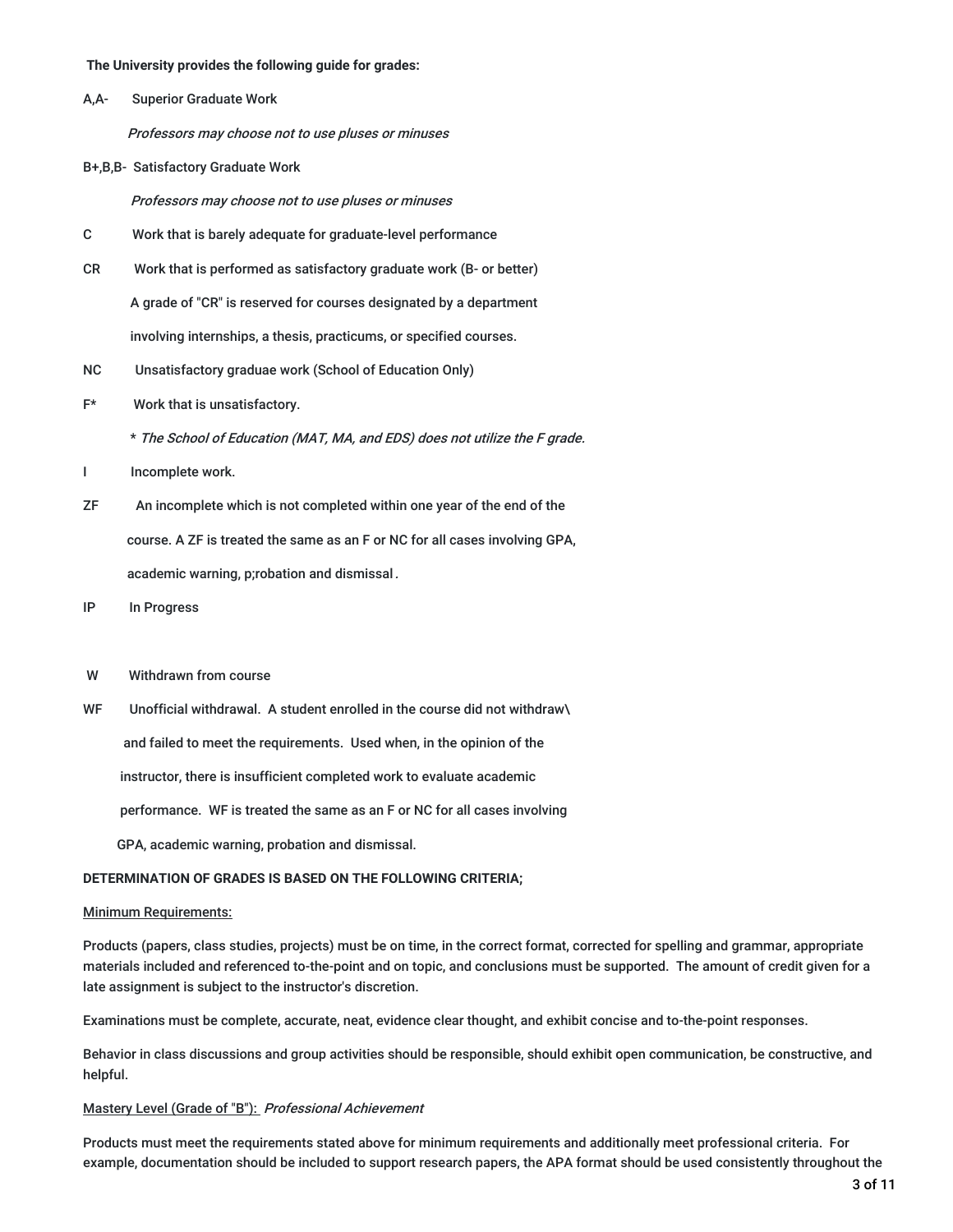paper, and substantially more than the minimum number of references should be included. Presentations should be logical, organized, and comprehensive.

Examinations should be organized, in depth, comprehensive, logical and complete, and evidence thorough understanding of the subject/topic through application and principles.

Classroom behavior should exhibit very focused activity and thought on the subject at hand, be motivated, and assist in discovery of new insights and relationships concerning the subject/topic of discussion.

#### Mastery Level Plus (Grade of "A") Creative Achievement

Products must meet all requirements stated above and additionally meet creative criteria. These criteria include unique topic or subject selection, synthesis of ideas, evaluation of subject matter and positions found in the literature, be creative in approach, establish new relationships with ideas and provide new insights.

Examination responses indicate insightfulness of understanding, a synthesis of information and unique ideas, and rationale for application of principles following careful analysis..

Classroom behavior should exhibit very focused activity and thought on the subject at hand, be motivated, and assist in discovery of new insights and relationships concerning the subject/topic of discussion

A grade of "A" represents the best work of students, accomplished in a unique and professional manner.

## **苗 Schedule**

| Week     | <b>Topics</b>                              | <b>Chapter in</b><br><b>Text</b> |
|----------|--------------------------------------------|----------------------------------|
| March 24 | The Field of Organizational Behavior       | $\mathbf{1}$                     |
| March 31 | <b>Individual Behavior and Differences</b> | 3                                |
| April 7  | <b>Perception and Attribution</b>          | 4                                |
|          | <b>Motivation</b>                          | 5                                |
| April 14 | <b>Midterm Paper Due</b>                   |                                  |
|          | <b>Groups and Teams</b>                    | 10                               |
| April 21 | Conflict                                   | 11                               |
| April 28 | <b>Project Team Shared Experience</b>      |                                  |
|          | (offsite team development assignment -     |                                  |
|          | no classroom meeting this week)            |                                  |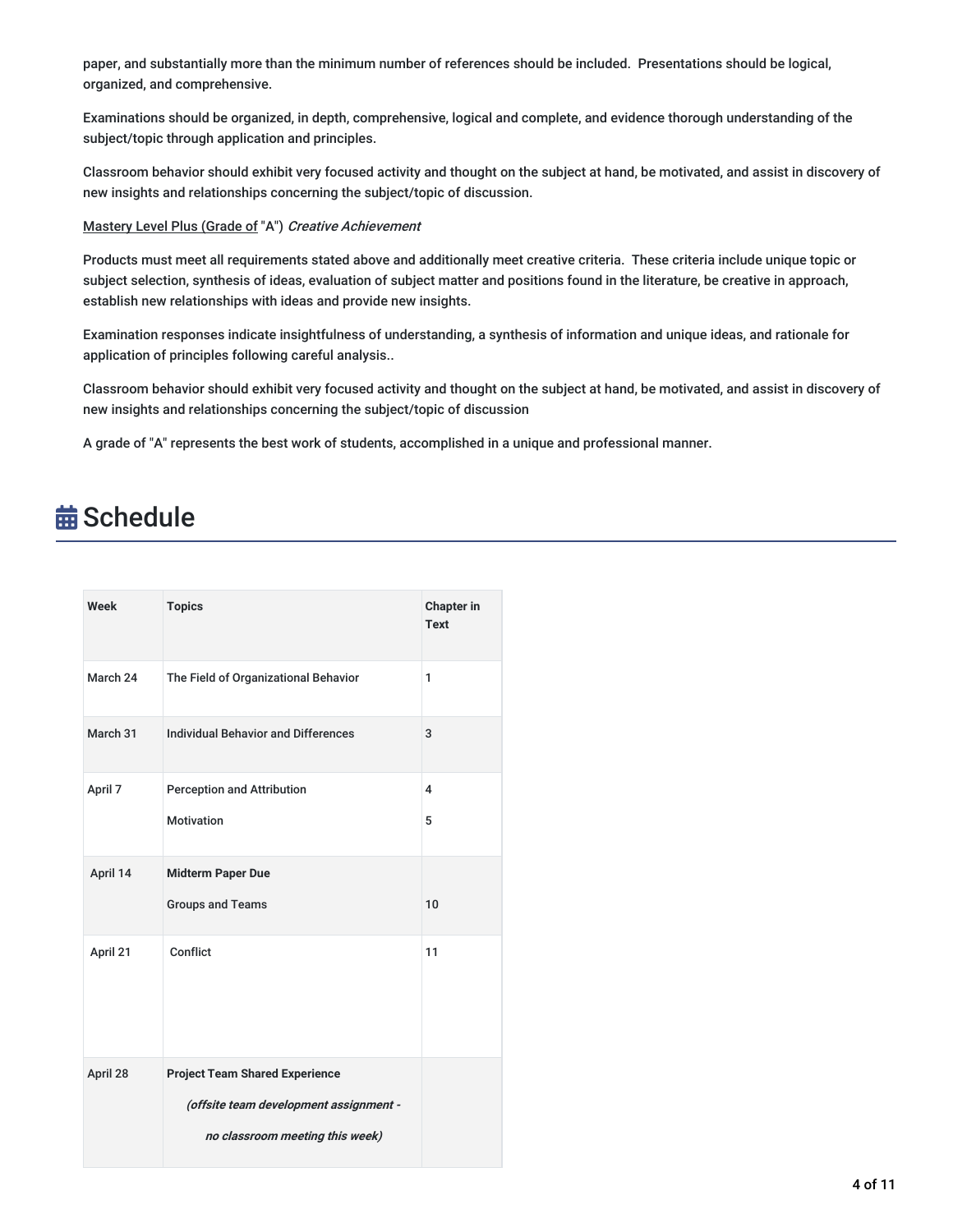| May 5         | Leadership                    | 15             |
|---------------|-------------------------------|----------------|
|               | <b>Organizational Culture</b> | $\overline{2}$ |
| <b>May 12</b> | <b>Group Presentations</b>    |                |
| <b>May 19</b> | <b>Final Exam</b>             |                |

## **\* Course Policies**

Course Requirements:

#### Course Attendance:

The University reserves the right to drop students who do not attend class the first two weeks of the term/semester. Students are expected to attend all class sessions of every course. In the case of unavoidable absence, the student must contact the instructor. The student is subject to appropriate academic penalty for incomplete or unacceptable makeup work, or for excessive or unexcused absences.

#### Conduct:

Students enrolling in a degree program at Webster University assume the obligation of conducting themselves in a manner compatible with the University's function as an education institution. Misconduct for which students are subject to discipline may be divided into the following categories:

1. All forms of dishonesty, cheating, plagiarism, or knowingly furnishing false information to the University. (See Academic Honesty Policy in the Graduate Studies Catalog.)

2. Obstruction or disruption of teaching, research, administration, disciplinary procedures, or other University activities or of other authorized activities on University premises.

3. Classroom disruption. Behavior occurring within the academic arena, including but not limited to classroom disruption or obstruction of teaching, is within the jurisdiction of Academic Affairs. In case of alleged campus and/or classroom disruption or obstruction, a faculty member and/or administrator may take immediate action to restore order and/or to prevent further disruption (e.g. removal of student[s] from class or other setting). Faculty members have original jurisdiction to address the immediacy of a situation, as they deem appropriate. When necessary and appropriate, Public Safety and/or the local [or military] police may be contacted to assist with restoring peace and order. Faculty response is forwarded to the academic dean (or his or her designee) for review and, if necessary, further action. Further action might include permanent removal from the course. Repeated offenses could lead to removal from the program and/or the University.

4. Theft of or damage to property of the University.

Students who engage in any of the above misconducts may be subject to dismissal from the University on careful consideration by the Office of the Provost or his designee. To the extent that penalties for any of these misconducts (e.g. theft or destruction of property) are prescribed by law, the University will consider appropriate action under such laws. Students are subject to the Student Code of Conduct and Judicial Procedure described in the Online Student Handbook.

#### Course Contact Hours:

Unless a course has enrolled fewer than four students, faculty have a contractual obligation to meet the full complement of contact/meeting hours (32 for undergraduate courses; 36 for graduate courses). Not to meet this full complement of hours may be construed as a breach of contract and may also endanger Webster University's accreditation by The Higher Learning Commission and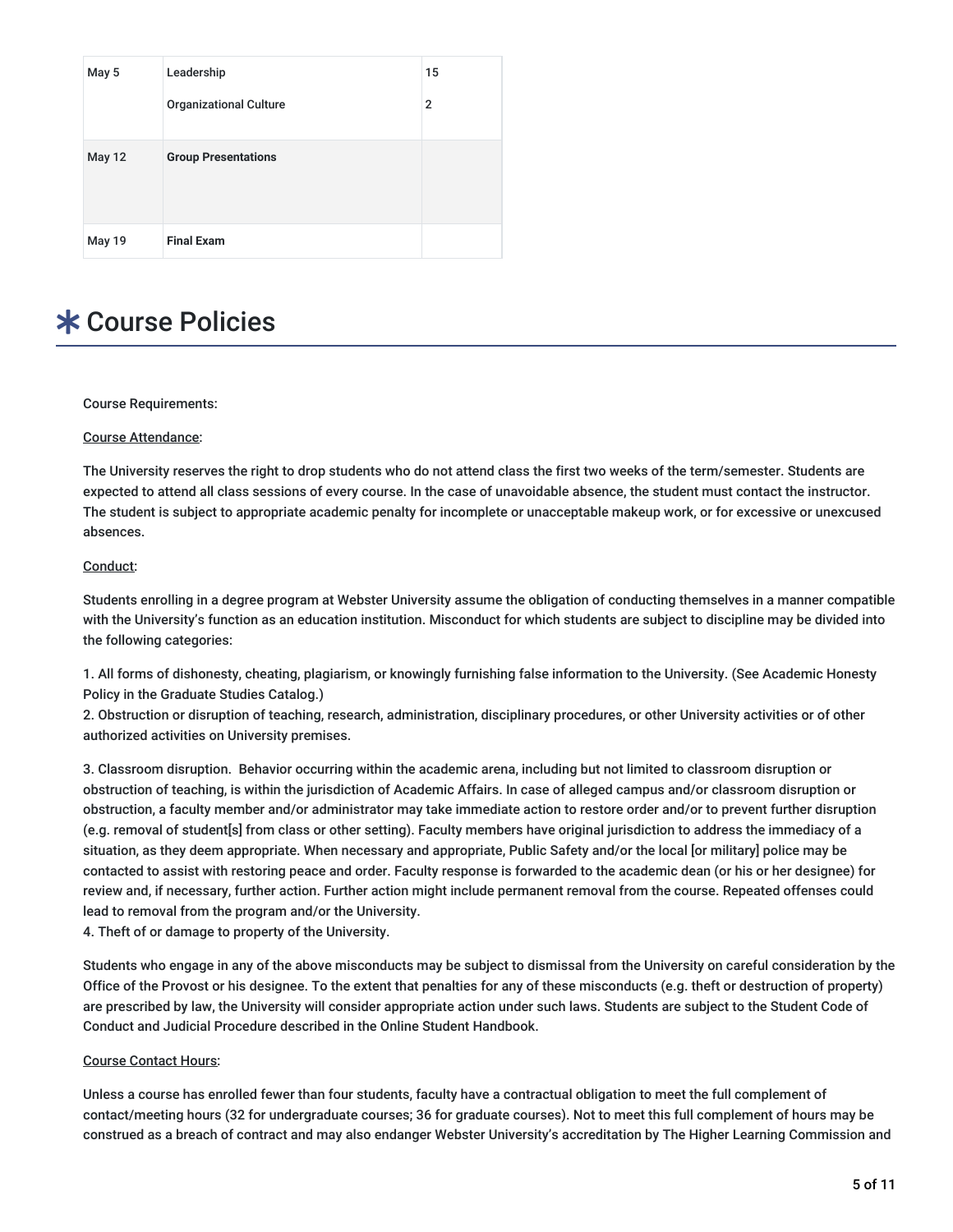membership in the North Central Association of Colleges and Schools, and its licensure by the State of Florida. Finally, course meetings which are missed for any reason must be made up.

#### Note:

To achieve the objectives of this course, this syllabus may be revised at the discretion of the instructor without prior notification or consent of the student.

#### Materials and information provided in this course are not intended to be nor should they be considered legal advice.

This syllabus may be revised at the discretion of the instructor without the prior notification or consent of the student. The schedule below presents an approximate expectation of course progress. The instructor reserves the right to add, delete, or modify any weeks of this schedule. Any changes will be announced during class.

Academic Dishonesty: Webster University strives to preserve academic honor and integrity by repudiating all forms of academic and intellectual dishonesty, including cheating, fabrication, plagiarism, and facilitation of academic dishonesty. Academic dishonesty is unacceptable and may result in disciplinary action, as outlined in the Graduate Studies catalog.

## **Institutional Policies**

### Academic Policies

Academic policies provide students with important rights and responsibilities. Students are expected to familiarize themselves with all academic policies that apply to them. Academic policies for undergraduate students can be found in the Undergraduate Studies Catalog; graduate students should review the Graduate Studies Catalog.

#### Undergraduate Studies Catalog

The Undergraduate Studies Catalog contains academic policies that apply to all undergraduate students. The *academic policies* and information section of the catalog contains important information related to **attendance, conduct, academic honesty, grades, and more**. If you are an undergraduate student, please review the catalog each academic year. The current Undergraduate Studies Catalog is at:

<http://www.webster.edu/catalog/current/undergraduate-catalog/> (http://www.webster.edu/catalog/current/undergraduatecatalog/)

#### Graduate Studies Catalog

The Graduate Studies Catalog contains academic policies that apply to all graduate students. The *academic policies* section of the catalog contains important information related to **conduct, academic honesty, grades, and more**. If you are a graduate student, please review the catalog each academic year. The current Graduate Studies Catalog is at:

http://www.webster.edu/catalog/current/graduate-catalog/ [\(http://www.webster.edu/catalog/current/graduate-catalog/\)](http://www.webster.edu/catalog/current/graduate-catalog/)

### Grading

The Grades section of the academic catalog outlines the various grading systems courses may use, including the information about the final grade reported for this class.

#### **Undergraduate**

<http://www.webster.edu/catalog/current/undergraduate-catalog/academic-policies.html#grading> (http://www.webster.edu/catalog/current/undergraduate-catalog/academic-policies.html#grading)

#### Graduate

<https://webster.edu/catalog/current/graduate-catalog/academic-policies.html#gradingsystem> (https://webster.edu/catalog/current/graduate-catalog/academic-policies.html#gradingsystem)

#### **Incomplete**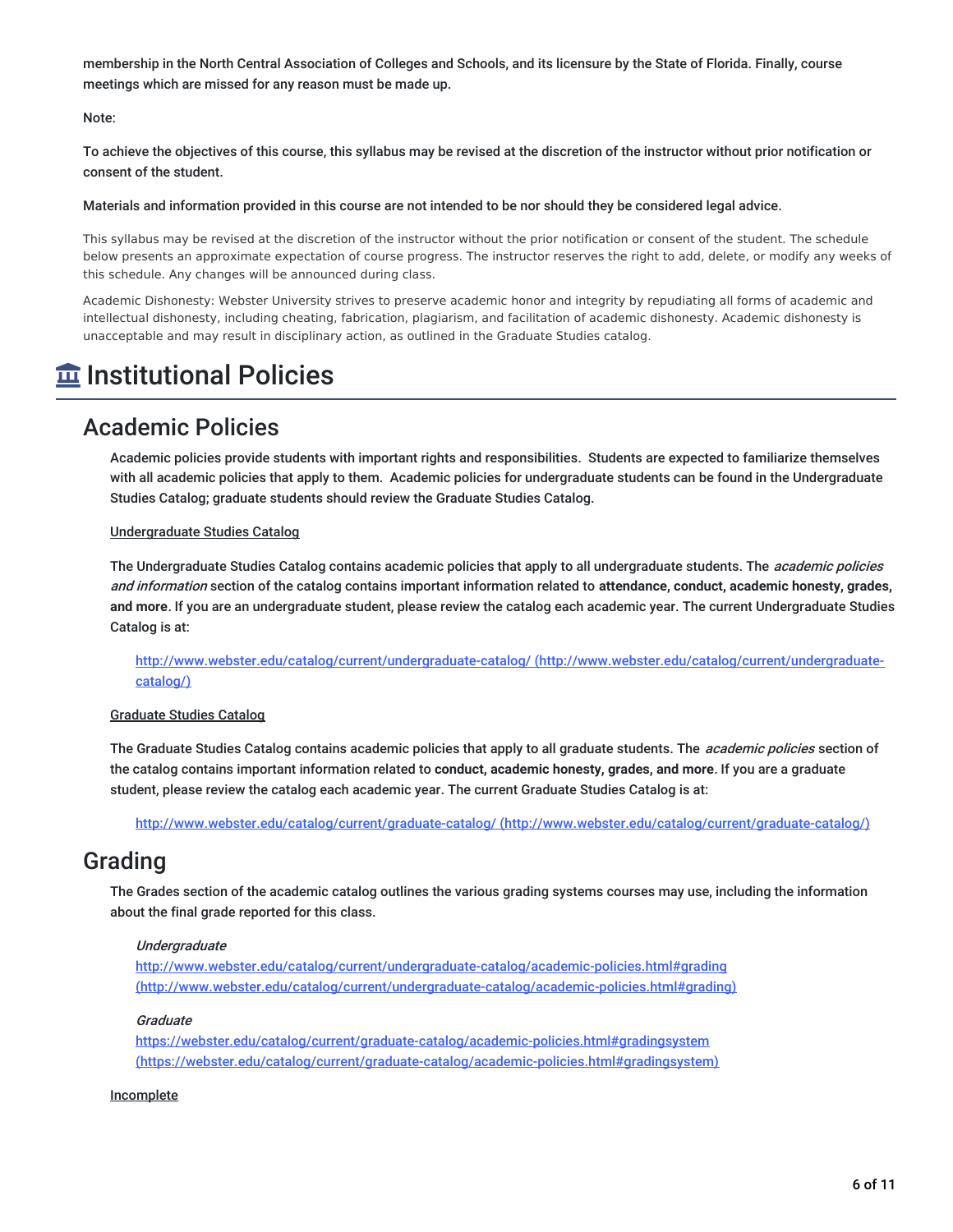There are important policies that govern grades of Incomplete (I), including the circumstances under which Incomplete grades are granted, deadlines for completion, and consequences should the remaining course work not be completed. It is the responsibility of a student who requests an Incomplete to ensure that they understand and follow the policies.

#### Grade Appeals

Instructors are responsible for assigning grades, and student should discuss grade issues with the instructor. Policies and procedures for appealing grades are available in the appropriate catalog.

### Academic Honesty Policy

Webster University is committed to academic excellence. As part of our Statement of Ethics, we strive to preserve academic honor and integrity by repudiating all forms of academic and intellectual dishonesty, including cheating, plagiarism and all other forms of academic dishonesty. Academic dishonesty is unacceptable and is subject to a disciplinary response. Students are encouraged to talk to instructors about any questions they may have regarding how to properly credit others' work, including paraphrasing, quoting, and citation formatting. The university reserves the right to utilize electronic databases, such as Turnitin.com, to assist faculty and students with their academic work.

The university's Academic Honesty Policy is published in academic catalogs:

#### Undergraduate

http://www.webster.edu/catalog/current/undergraduate-catalog/academic-policies.html [\(http://www.webster.edu/catalog/current/undergraduate-catalog/academic-policies.html\)](http://www.webster.edu/catalog/current/undergraduate-catalog/academic-policies.html)

#### **Graduate**

http://www.webster.edu/catalog/current/graduate-catalog/academic-policies.html [\(http://www.webster.edu/catalog/current/graduate-catalog/academic-policies.html\)](http://www.webster.edu/catalog/current/graduate-catalog/academic-policies.html)

As a part of the university commitment to academic excellence, the Reeg Academic Resource Center provides student resources to become better acquainted with academic honesty and the tools to prevent plagiarism in its many forms:

<https://websteru.sharepoint.com/sites/AcademicIntegrityAtWebster> (https://websteru.sharepoint.com/sites/AcademicIntegrityAtWebster)

### Statement of Ethics

Webster University strives to be a center of academic excellence. The university makes every effort to ensure the following:

- The opportunity for students to learn and inquire freely
- The protection of intellectual freedom and the rights of professors to teach
- The advancement of knowledge through scholarly pursuits and relevant dialogue

To review Webster University's statement of ethics, see the Undergraduate Studies Catalog and the Graduate and Studies Catalog:

#### **Undergraduate**

<http://www.webster.edu/catalog/current/undergraduate-catalog/overview.html#ethics> (http://www.webster.edu/catalog/current/undergraduate-catalog/overview.html#ethics)

#### **Graduate**

<http://www.webster.edu/catalog/current/graduate-catalog/ethics.html> (http://www.webster.edu/catalog/current/graduatecatalog/ethics.html)

### Contact Hours for this Course

It is essential that all classes meet for the full instructional time as scheduled. A class cannot be shortened in length. If a class session is cancelled for any reason, the content must be covered at another time.

### Important Academic Resources

Academic Accommodations and Support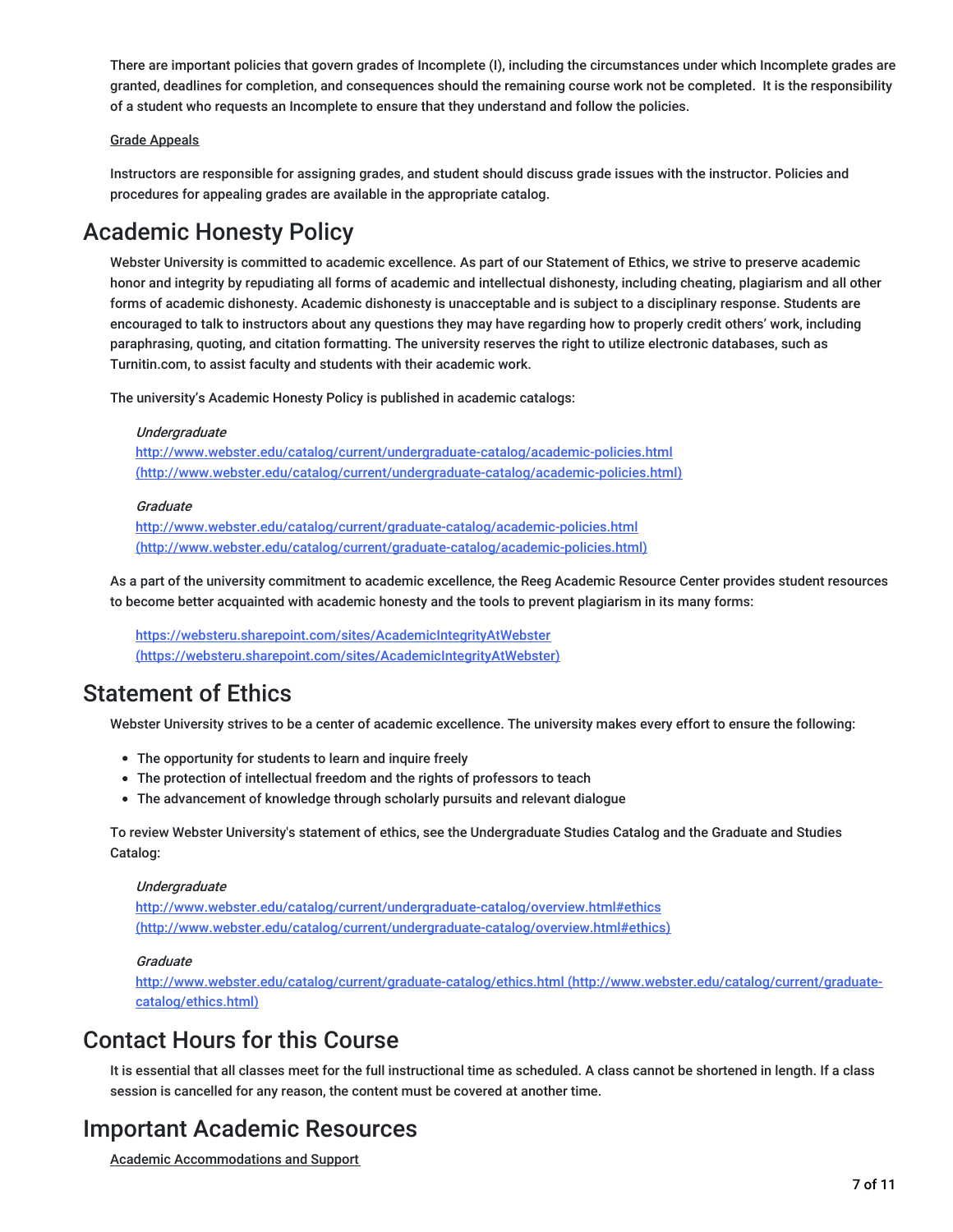At Webster University, we understand that all students learn differently and may have specific, often differing, learning needs. Some examples are doing rather than watching, being active instead of sitting still, and taking frequent breaks. For others, the professor needs to speak louder, give more clear instructions, and be understanding with health issues. Regardless of what makes learning easier for you, our goal is to provide the most accessible learning environment possible for each student. If there are any specific needs you'd like to make your instructors personally aware of, including any academic accommodations, please reach out to them directly.

Webster University supports students in several ways. Students with academic/learning, health, physical, and psychological disabilities and students who have accessibility concerns can reach out to Webster's Academic ADA Coordinator at [disability@webster.edu](mailto:disability@webster.edu). You can also reach out if you have any questions relating to accessibility.

Online resources through WorldClassRoom (Canvas) have a variety of accessibility tools, provided through a program called Ally, for both students and faculty. Ally is free and already incorporated into WorldClassRoom. It helps students who have visibility and attention challenges; who need easier access to course materials from mobile phones, tablets, electronic readers, etc.; or who need or prefer file types different from the format uploaded by the instructor. You can find more information about Ally at https://webster.edu/online/ally.php [\(https://webster.edu/online/ally.php\)](https://webster.edu/online/ally.php).

Life circumstances can make focusing on education, or anything else, difficult. For this reason, several additional resources and services are available to students at no cost:

- 1. Reeg Academic Resource Center (https://websteru.sharepoint.com/sites/ReegARC [\(https://websteru.sharepoint.com/sites/ReegARC\)\)](https://websteru.sharepoint.com/sites/ReegARC)
	- o Academic Counseling: [academiccounseling@webster.edu](mailto:academiccounseling@webster.edu)
	- o Assistive Technology: [atacr@webster.edu](mailto:atacr@webster.edu)
	- o Disability Accommodations: [disabilty@webster.edu](mailto:disabilty@webster.edu)
	- o Testing Center: [arc@webster.edu](mailto:arc@webster.edu)
	- Tutoring: [tutoring@webster.edu](mailto:tutoring@webster.edu)
	- o Writing services: [writing@webster.edu](mailto:writing@webster.edu)
- 2. Counseling and Life Development [\(https://www.webster.edu/student-counseling.php](https://www.webster.edu/student-counseling.php) (https://www.webster.edu/studentcounseling.php)): 314-968–7030 or [counselingld@webster.edu](mailto:counselingld@webster.edu) (these contact methods are non-confidential, but appointments are confidential)

Lastly, circumstances change. If, at any point throughout your education, you find that something is making learning difficult for you, please reach out to your instructor directly and/or to Webster's ADA team. It is never too late to ask for accommodations. We entirely support you and want you to have the best and most accessible education possible.

#### Student Success Portal

Webster University's Student Success Portal, powered by Starfish, is a communications tool to connect students with faculty members and campus support services. It allows faculty and staff members to communicate with you regarding academic achievements as well as areas where support may be helpful. You may use the portal to contact faculty and staff members for assistance and to arrange meetings. Activity in the portal will be communicated to your Webster University email account. The Student Success Portal is available via your course home page in WorldClassRoom or via Connections. Learn more about the Student Success Portal at [https://www.legacy.webster.edu/success/students.html.](https://www.legacy.webster.edu/success/students.html)

(https://www.legacy.webster.edu/success/students.html)

#### University Library

Webster University Library is dedicated to supporting the research needs and intellectual pursuits of students throughout the university's worldwide network. Resources include print and electronic books, journal articles, online databases, DVDs and streaming video, CDs and streaming music, datasets, and other specialized information. Services include providing materials at no cost and research help for basic questions to in-depth exploration of resources. The gateway to all of these resources and services is http://library.webster.edu [\(http://library.webster.edu/\)](http://library.webster.edu/). For support navigating the library's resources, see http://libanswers.webster.edu/ [\(http://libanswers.webster.edu/\)](http://libanswers.webster.edu/) for the many ways to contact library staff.

### Drops and Withdrawals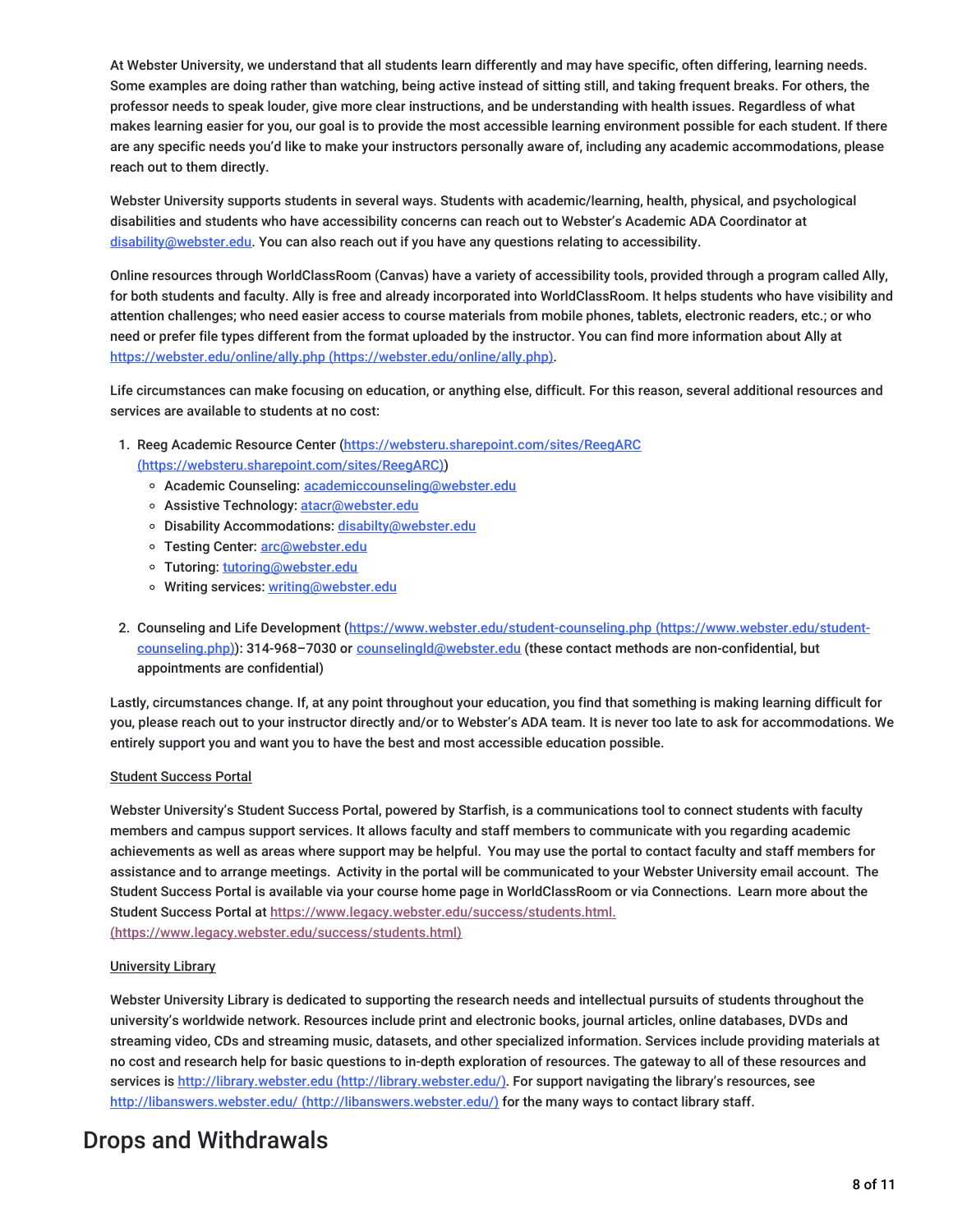Drop and withdrawal policies dictate processes for students who wish to unenroll from a course. Students must take proactive steps to unenroll; informing the instructor is not sufficient, nor is failing to attend. In the early days of the term or semester, students may DROP a course with no notation on their student record. After the DROP deadline, students may WITHDRAW from a course; in the case of a WITHDRAW, a grade of W appears on the student record. After the WITHDRAW deadline, students may not unenroll from a course. Policies and a calendar of deadlines for DROP and WITHDRAW are at:

#### Undergraduate

<http://www.webster.edu/catalog/current/undergraduate-catalog/enrollment.html> (http://www.webster.edu/catalog/current/undergraduate-catalog/enrollment.html)

#### **Graduate**

http://www.webster.edu/catalog/current/graduate-catalog/enrollment.html [\(http://www.webster.edu/catalog/current/graduate-catalog/enrollment.html\)](http://www.webster.edu/catalog/current/graduate-catalog/enrollment.html)

Academic Calendar - http://www.webster.edu/academics/academic-calendar/ [\(http://www.webster.edu/academics/academic-calendar/\)](http://www.webster.edu/academics/academic-calendar/)

Current tuition rates, policies, and procedures, including details of pro-rated tuition refunds, are available in the "Tuition, Fees, and Refunds" section of Webster's Academic Catalogs:

#### Undergraduate

http://www.webster.edu/catalog/current/undergraduate-catalog/tuition.html [\(http://www.webster.edu/catalog/current/undergraduate-catalog/tuition.html\)](http://www.webster.edu/catalog/current/undergraduate-catalog/tuition.html)

#### **Graduate**

<http://www.webster.edu/catalog/current/graduate-catalog/tuition.html> (http://www.webster.edu/catalog/current/graduatecatalog/tuition.html)

### Student Handbook and Other Important Policies

Student handbook and other non-academic policies may apply to you and may impact your experience in this class. Such policies include the student code of conduct, privacy, technology and communications, and more. Please review the handbook each year and be aware of policies that apply to you. The handbook is available at:

http://www.webster.edu/student-handbook/ [\(http://www.webster.edu/student-handbook/\)](http://www.webster.edu/student-handbook/)

#### Sexual Assault, Harassment, and Other Sexual Offenses

Webster University makes every effort to educate the community to prevent sexual assault, harassment, and other sexual offenses from occurring, and is committed to providing support to those affected when this behavior does occur. To access information and resources or to review the Policy on Sexual Assault, Harassment, and Other Sexual Offenses, visit:

https://webster.edu/titleix/policy.php [\(https://webster.edu/titleix/policy.php\)](https://webster.edu/titleix/policy.php)

### Research on Human Subjects

The Webster University Institutional Review Committee (IRB) is responsible for the review of all research on human subjects. The IRB process applies to all Webster University faculty, staff, and students and must be completed prior to any contact with human subjects. For more information on the IRB, visit:

https://www.legacy.webster.edu/irb/ [\(https://www.legacy.webster.edu/irb/\)](https://www.legacy.webster.edu/irb/)

### Course Evaluations

At the end of this course, you will have the opportunity to provide feedback about your experience. Your input is extremely valuable to the university, your instructor, and the department that offers this course. Please provide your honest and thoughtful evaluation, as it helps the university to provide the best experience possible for all of its students.

## Important Technology Information

Connections Accounts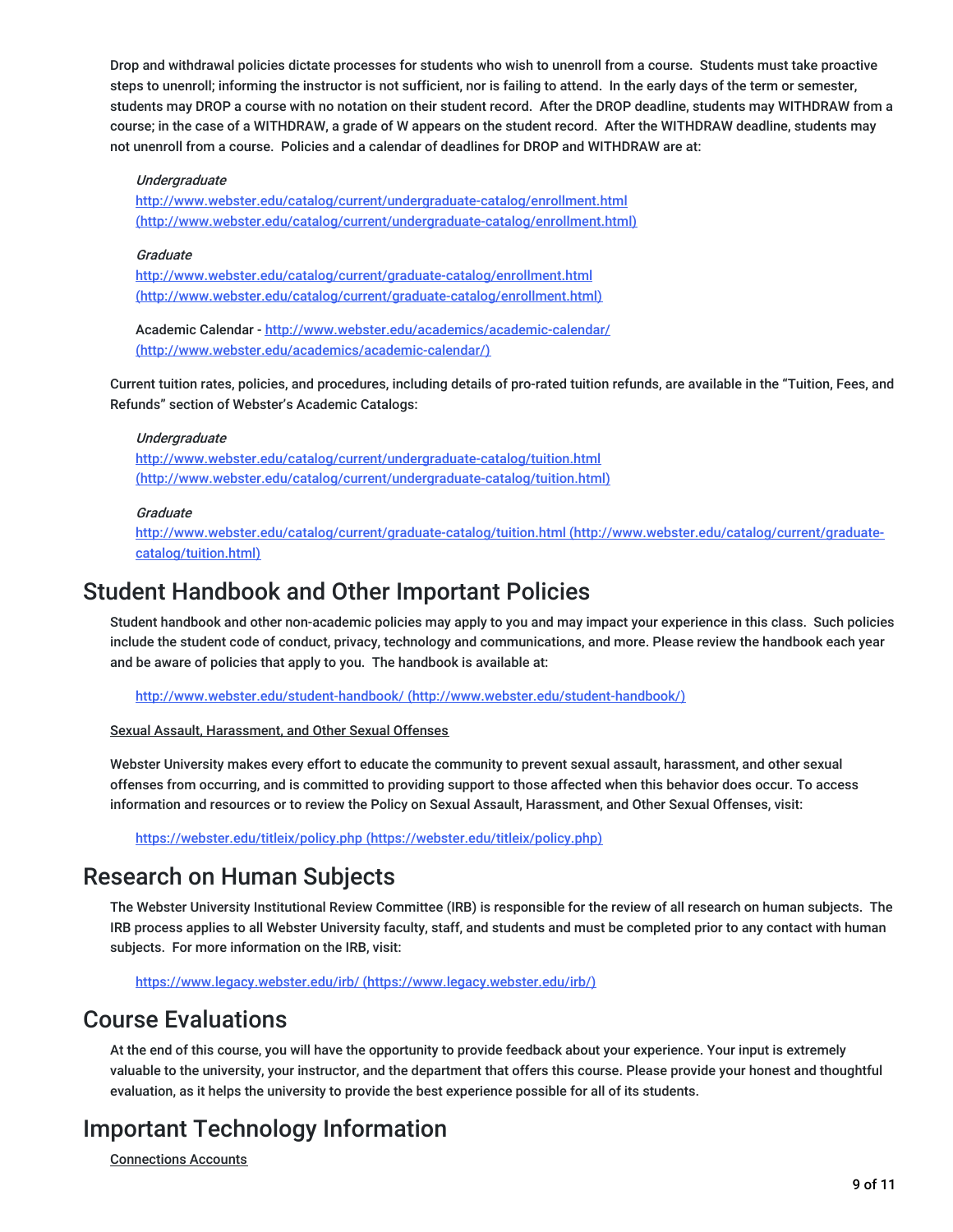Webster University provides all students, faculty, and staff with a University email account through Connections. Students are expected to activate their Connections account and regularly check incoming university email. Students may choose to have their University email forwarded to an alternate email address. Connections account holders can call the Help Desk (314-246-5995 or toll free at 1-866-435-7270) for assistance with this setup. Instructions are also provided on the Information Technology website at:

https://www.webster.edu/technology/service-desk/ [\(http://www.webster.edu/technology/service-desk/\)](http://www.webster.edu/technology/service-desk/)

#### WorldClassRoom

WorldClassRoom is Webster's Learning Content Management System (LMS). Your instructor may use WorldClassRoom to deliver important information, to hold class activities, to communicate grades and feedback, and more. WorldClassRoom is available using your Connections ID at:

https://worldclassroom.webster.edu/ [\(https://worldclassroom.webster.edu/\)](https://worldclassroom.webster.edu/)

#### Webster Alerts

Webster Alerts is the university's preferred emergency mass notification service, available free to current students, faculty and staff at all US campuses. By registering a valid cell phone number and email address, you will receive urgent campus text, voice mail and email communications. Valuable information concerning a range of incidents affecting you - from weather-related campus closures, class delays and cancellations, to more serious or life-threatening events - are immediately and simultaneously delivered through multiple communication channels. To register for Webster Alerts, visit (sign with your university-provided email and password:

https://www.getrave.com/login/webster [\(https://www.getrave.com/login/webster\)](https://www.getrave.com/login/webster)

## **♦ Campus Information**

**Campus Information:**

The Following Is Information Regarding The Metro-Orlando, Florida USA Campus That All Students Should Know:

- The Webster Downtown Campus Is Located At 501 West Church, Orlando, Florida 32805
- Access To The Secured Parking Garage And Entry Into The Building Requires A Webster Photo ID Security Badge Can Be Obtained By Contacting the School Staff At 407-869-8111
- The Students Photo ID Badge Must Be Visible And Worn At All Times While In The
- Webster Has A Four-Day Academic Week, Holding Evening Classes Monday- Thursday From 5:30 9:30 PM
- Each Class Meets One Evening Per Week For A Nine-Week Semester, (36 Contact Credit Hours)
- Webster Utilizes The World Classroom (Canvas Platform) And Hybrid Virtual Cisco WebEx, Online Webnet +

Classes.